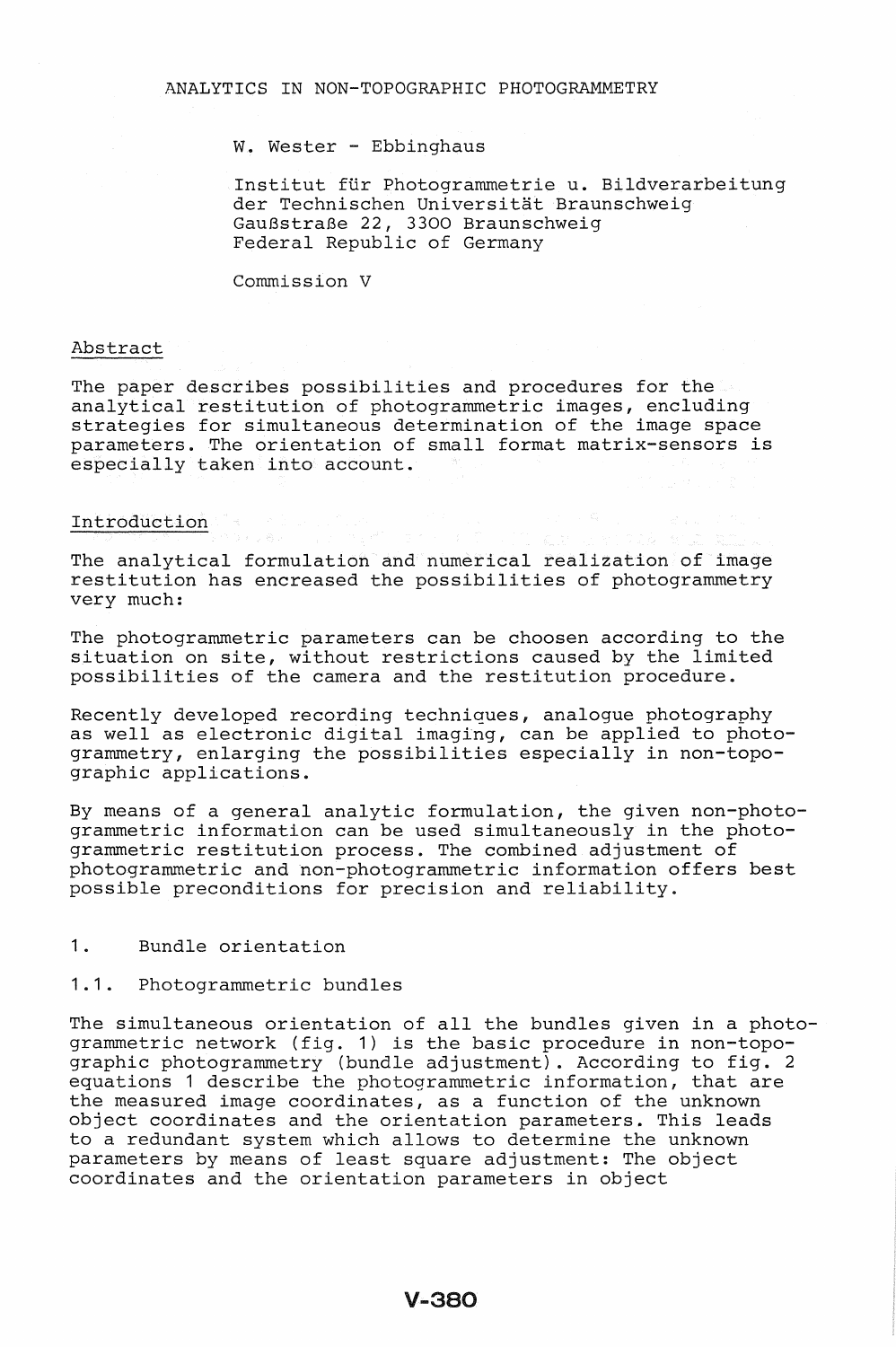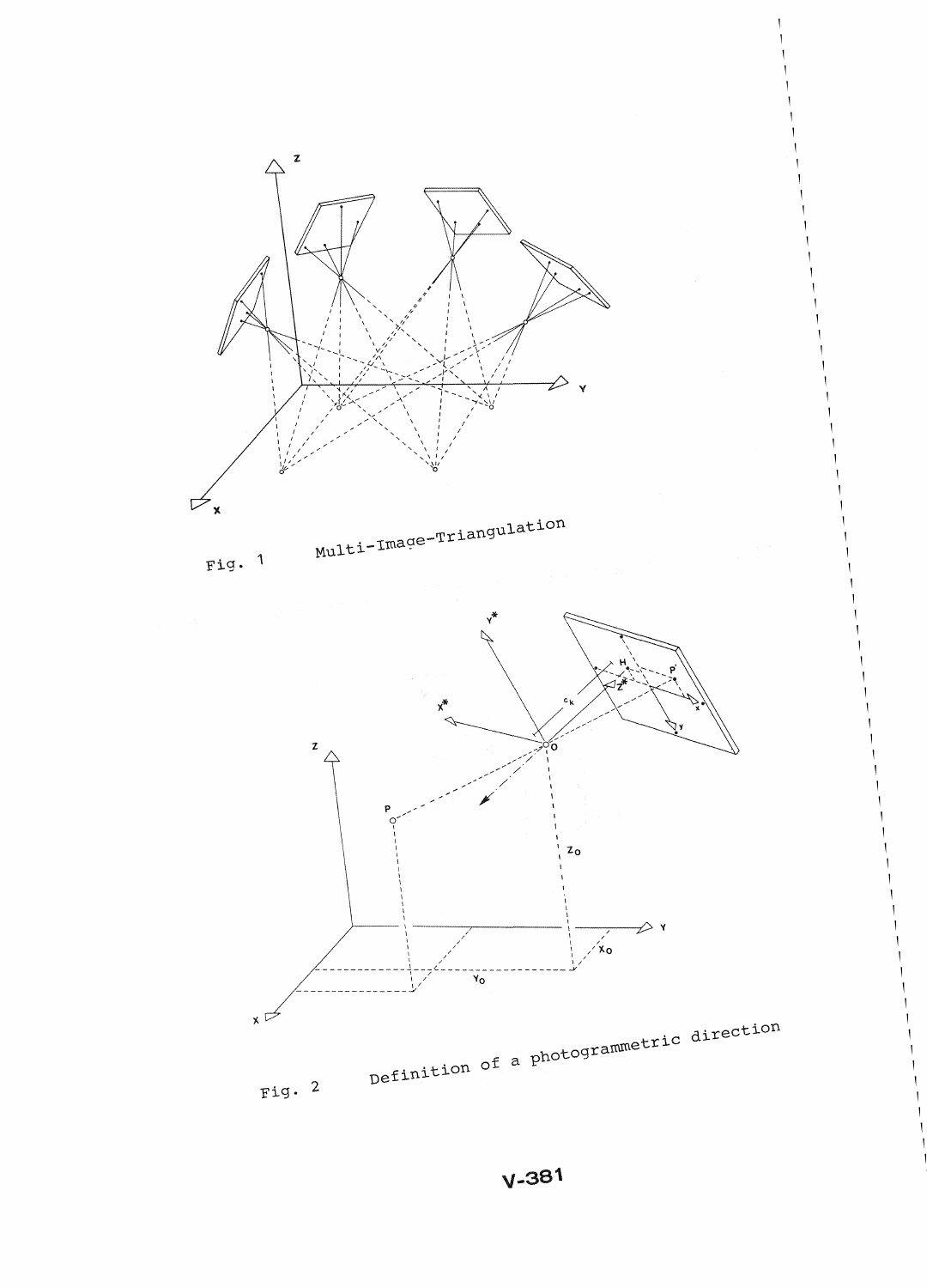



Definition of a direction measured with a theodolite



Fig. 4 CCD-matrix-sensor integrated into the telescope<br>of a electronic theodolite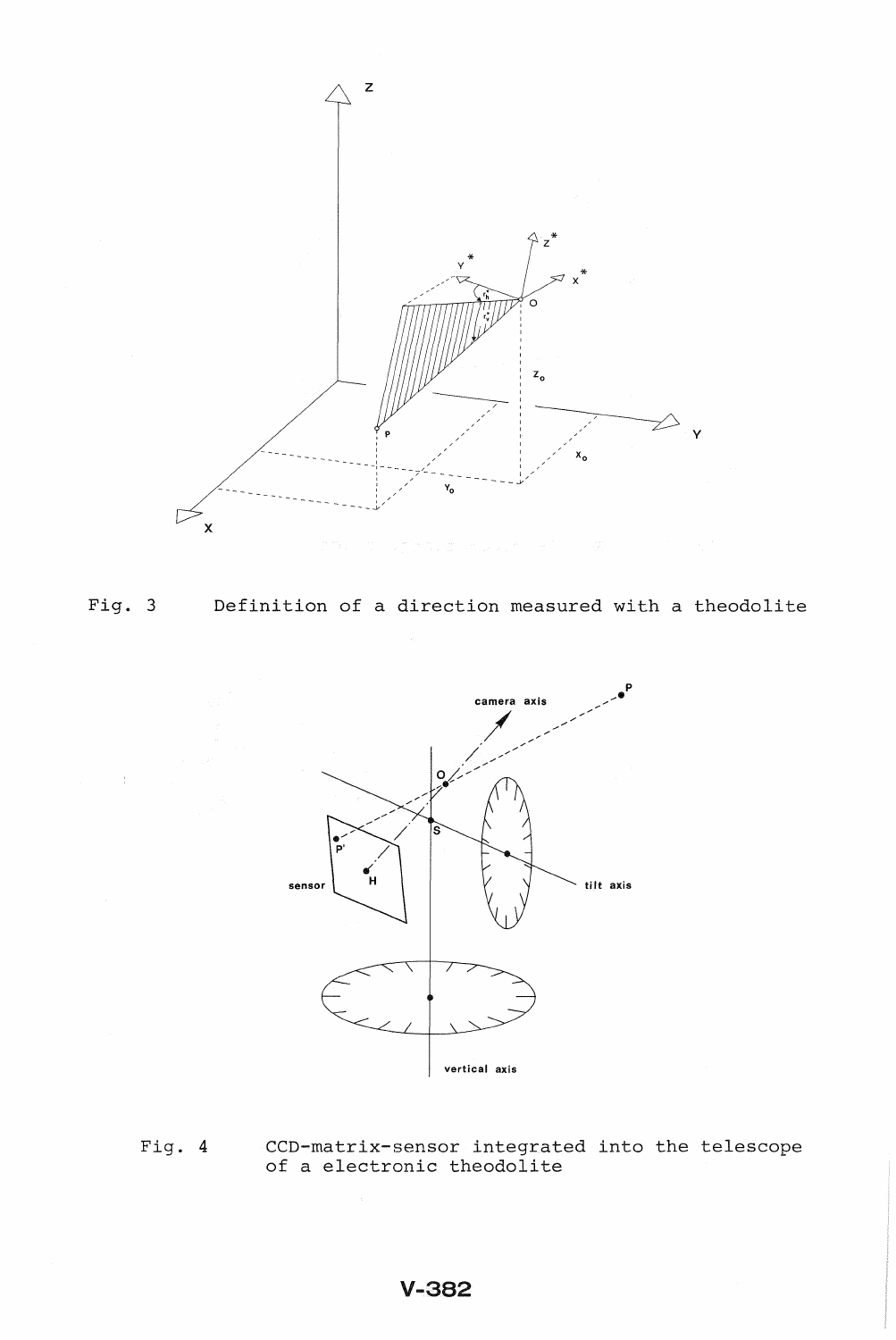and image space are determined in order to fit the bundles of rays, which are defined by the object points and the perspective centres, to the measured image points in the best possible way, following the restriction that the square sum of the deviations between the projected and the measured image points has to be minimal (Wolf 1975, Wong 1975, Hell 1979, EI-Hakim 1982, Wester-Ebbinghaus 1985).

The photogrammetric network may be adjusted free, using only the measured image coordinates, or restricted, orientating the model absolutely in object space by means of additional control information (Zinndorf 1985, Papo 1986, Fritsch 1986, Koch 1988).

1.2. Bundles measured with a theodolite

According to fig. 3, equations 2 formulate the horizontal and vertical directions  $r_h^*$  and  $r_v^*$ , measured with a theodolite, and vertical directions in and in models and the orientation parameters of the theodolite axes. By these means, bundles measured with a theodolite can be introduced into bundle adjustment (Wester-Ebbinghaus 1985).

Similar to chapter 1.1 the parameters are determined, minimizing the deviations between the measured directions  $r_h^*$  and  $r_v^*$  and those, projected by means of the equations 2.

If the instrument was levelled or if the direction of the vertical axis was measured on-site (Elmiger and Meyer 1981), w and  $\varphi$  may be introduced as additional observations (Wester-Ebbinghaus 1985).

### 1.3. Bundles measured with a video-theodolite

With a CCD-matrix sensor, integrated into the telescope of a motorized electronic theodolite (fig. 4), it is possible to measure the rays automatically (Gottwald and Berner 1987, Wester-Ebbinghaus 1988, b). The theodolite needs to be directed towards the object point only approximately, just to make the target appear inside the frame of the matrix sensor (fig. 5). In order to introduce the measurements into bundle adjustment, equations 3 describe the image coordinates x, y as a function of the orientation parameters of the theodolite axes in the object coordinate system, the measured theodolite axes in the object coordinate system, the measured<br>directions r\*, r\* and the parameters describing the orientation<br>of the matrix sensor system in the system of the theodolite axes.  $X_0, Y_0$  and  $Z_0$  are the object coordinates of S, the centre of the theodolite axes. In order to describe the centre or the theodorite axes. In order to describe the<br>situation generally, the vertical axis Z# of the theodolite sicuation generarry, the vertical axis  $z_{\overline{n}}$  or the theodoric<br>is not considered to be vertical orientated rigorously. Y# defines the horizontal and vertical zero direction. In order to move the instrument into the recording position, the to move the instrument into the recording position, the theodolite is first turned horizontally by  $r^*_{\uparrow}$  around  $z^*_{\uparrow}$ , transferring  $X^*$  to  $\tilde{X}$ , and then tilted by  $r^*$  around  $\tilde{X}$ , trans-<br>ferring  $Y^*$  finally to  $\tilde{Y}$ . Vector  $\tilde{Y}$  is defined between S and the perspective centre 0.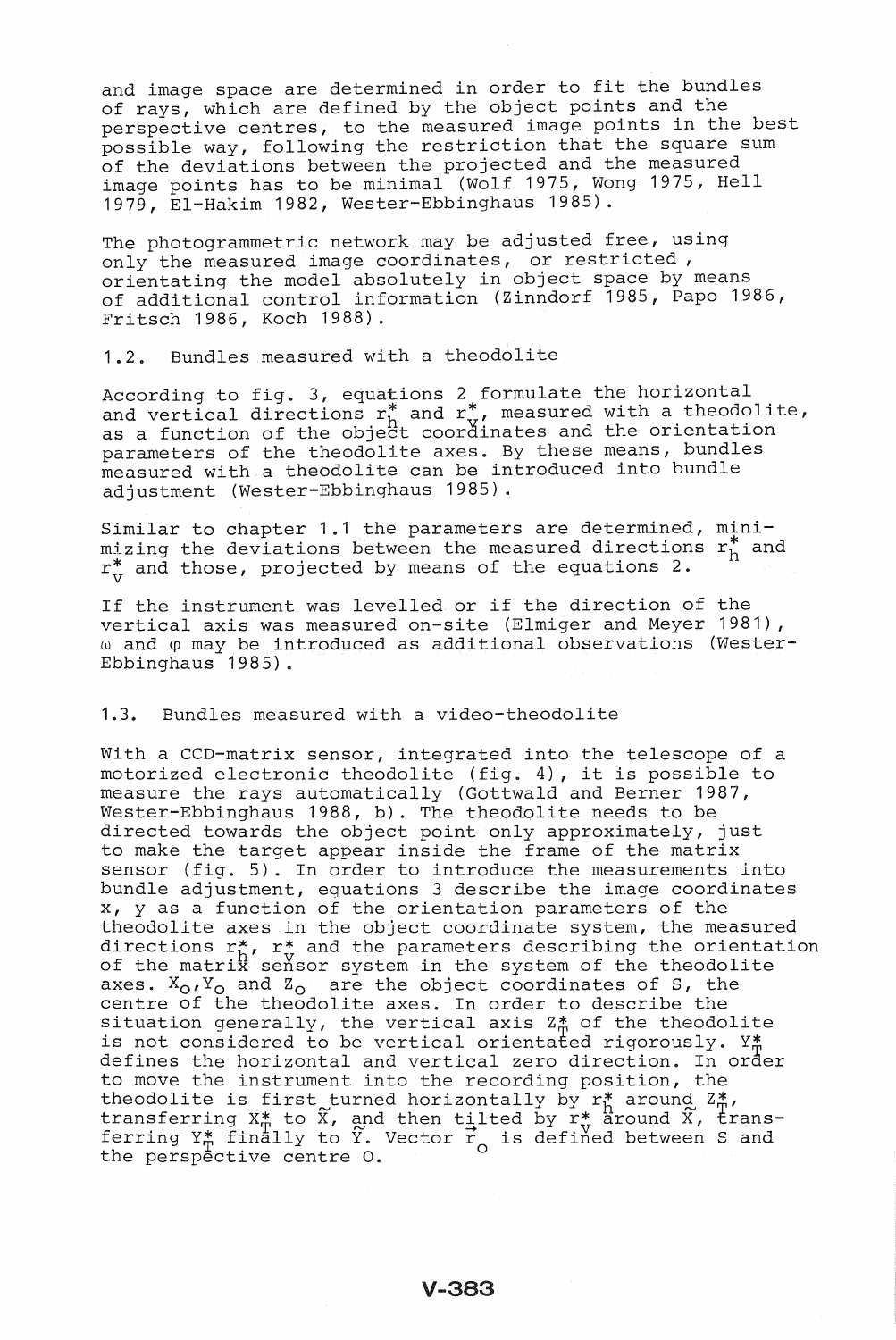

Fig. 5 Definition of a direction measured with a videotheodolite



Fig. 6 Refractingj surface in a bundle of rays, Multi-Media-Photogrammetry by rigorous ray tracing (Kotowski 1987 and 1988)

# **V-384**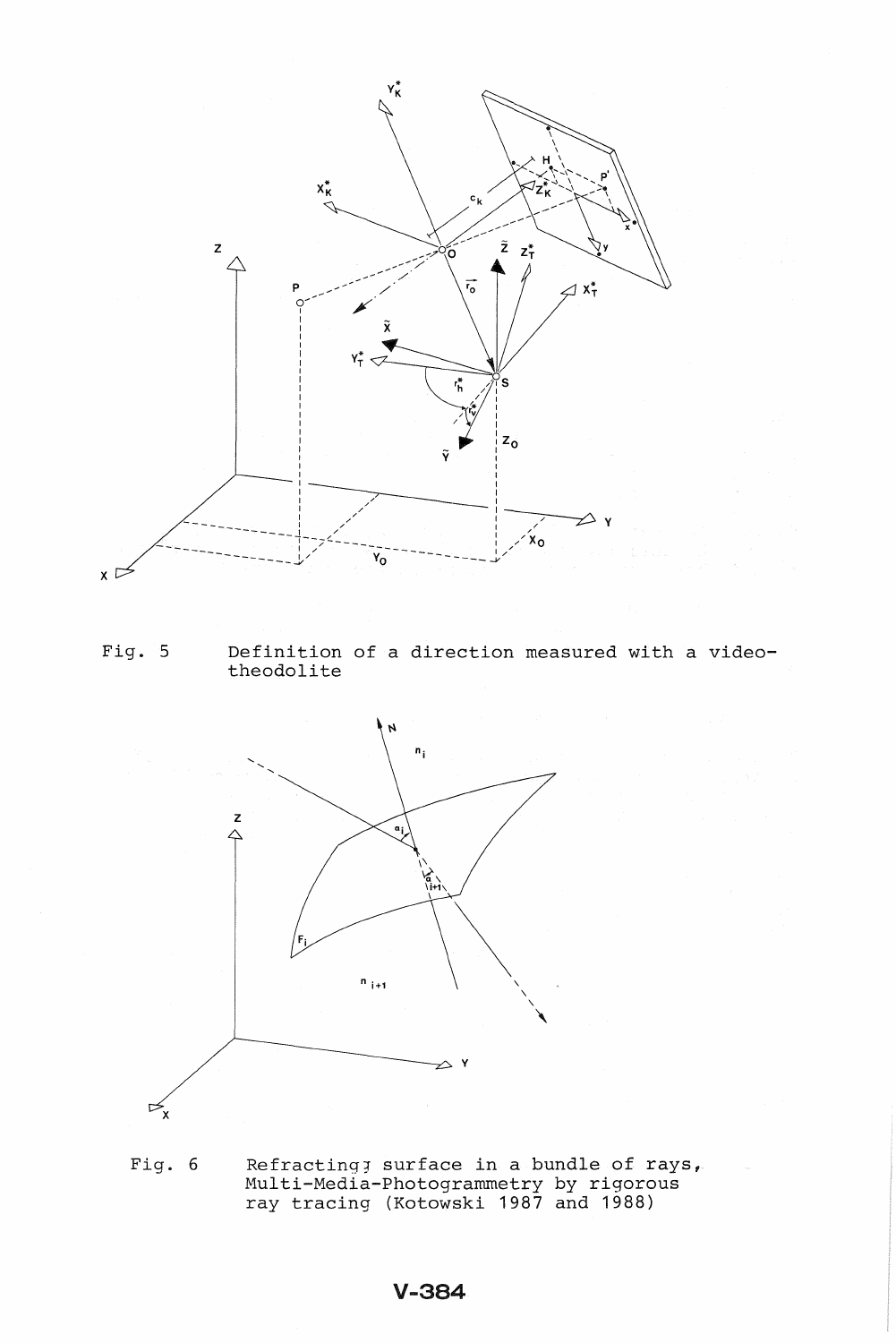### 1.4. Alternative parameters for the orientation of bundles of rays

Hinsken (1987, 1988) presented an algorithm, which allows the spatial orientation of bundles of rays without predefining initial values, the algebraic rotation parameters are derived from. a formulation, Pope presented 1970. The algorithm is very well suited to realize a step wise orientation strategy in order to determine initial values for the parameters of the bundle adjustment. The bundle adjustment itself, also formulated by these alternative parameters, proved to converge in a robust and rapid way.

### 2. The photogrammetric camera

2.1. Correction of film deformations by means of réseau technique

Réseau cameras have become very important in non-topographic photogrammetry. In addition to high precision large format cameras (13  $\mathrm{x}$  18 cm<sup>2</sup> - 23  $\mathrm{x}$  23 cm<sup>2</sup>) like Zeiss Jena UMK and GSI CRC1 (Fraser and Brown 1986) with mechanical film flatening, small format cameras (6 x 6 cm<sup>2</sup> - 2,4 x 3,6 cm<sup>2</sup>) like Hasselblad MK70/MKW, Rolleimetric 6006/3003 and Leitz Elcovision, equipped with a glas réseau plate for numerical correction of filmdeformation, allow to use professional photo technique for photogrammetry. Conventional terrestrial photogrammetric medium format cameras (6 x 9 cm<sup>2</sup> - 9 x 12 cm<sup>2</sup>) like Wild P31/P32 and Zeiss Oberkochen TMK/SMK, mainly designed for the use of photo plates, dissappeared from the market.

Kotowski (1984) presented a flexible analytical procedure for the correction of film deformations by means of réseau information. A synthetic regular interpolation grid is derived from the deformation, determined at the réseau points, which may be measured in non-regular distribution. The procedure is similar to strategies for object hight interpolation in topographic photogrammetry, using finite elements (Ebner 1983). In order to carry out a least square adjustment, the deformation measured at the réseau points is described as a function of the deformation to be determined at the grid points, using bi-linear interpolation. Continuity between adjoining meshes is realized by additional observations, defining the degree of restriction by a suitable observation weight.

### 2 .2. Analytical camera calibration

In non-topographic applications with convergent photographs and spatial object range, often it is not possible to define the image space parameters instrumentally and to calibrate the camera in advance.

The image space parameters can be treated as unknowns within the bundle adjustment, if the photogrammetric net work is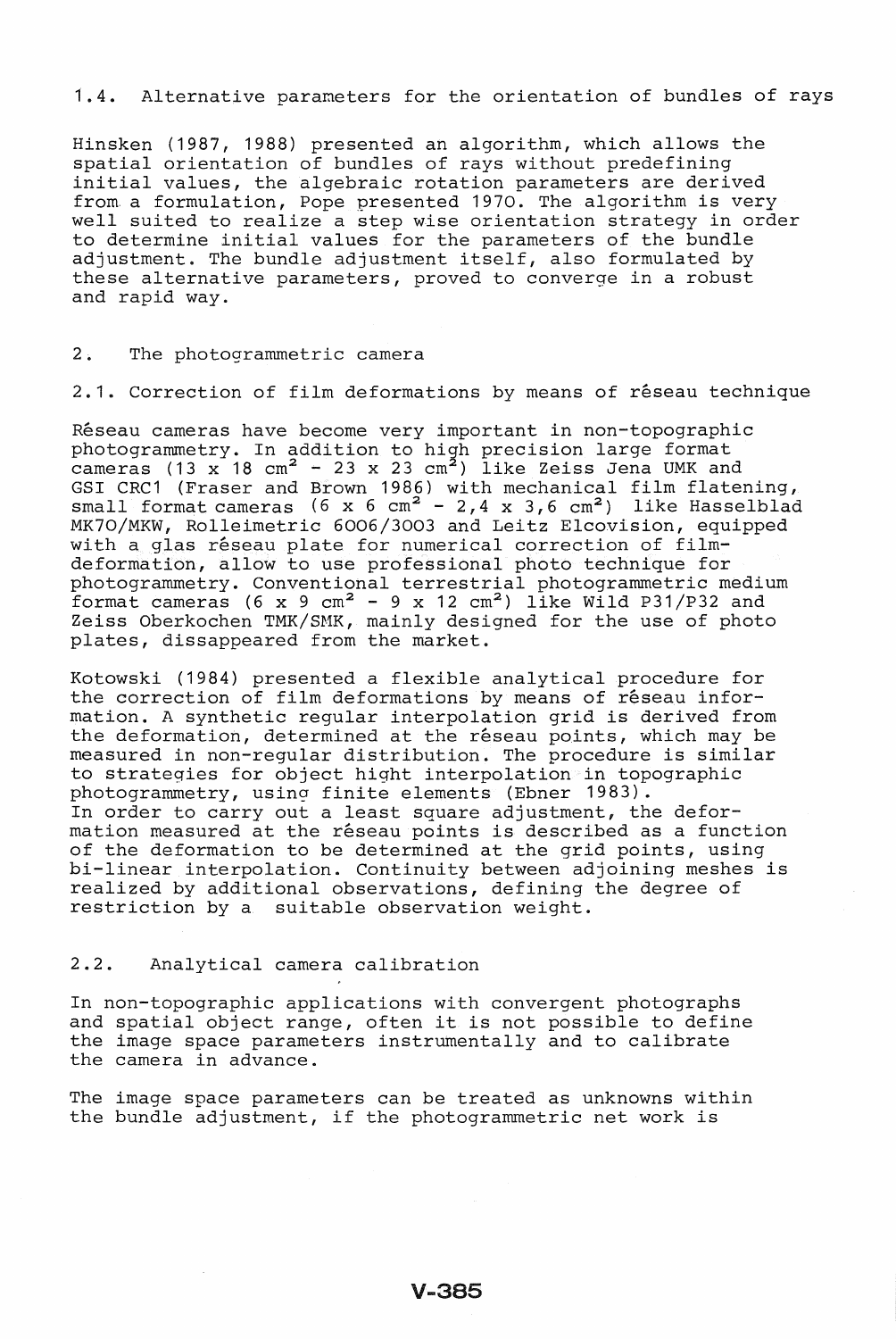

illumination with small aperture







Fig. 8 Orientation of a matrix-sensor in image space by means of fiducial marks projected with a seperate illumination source

# V-3S6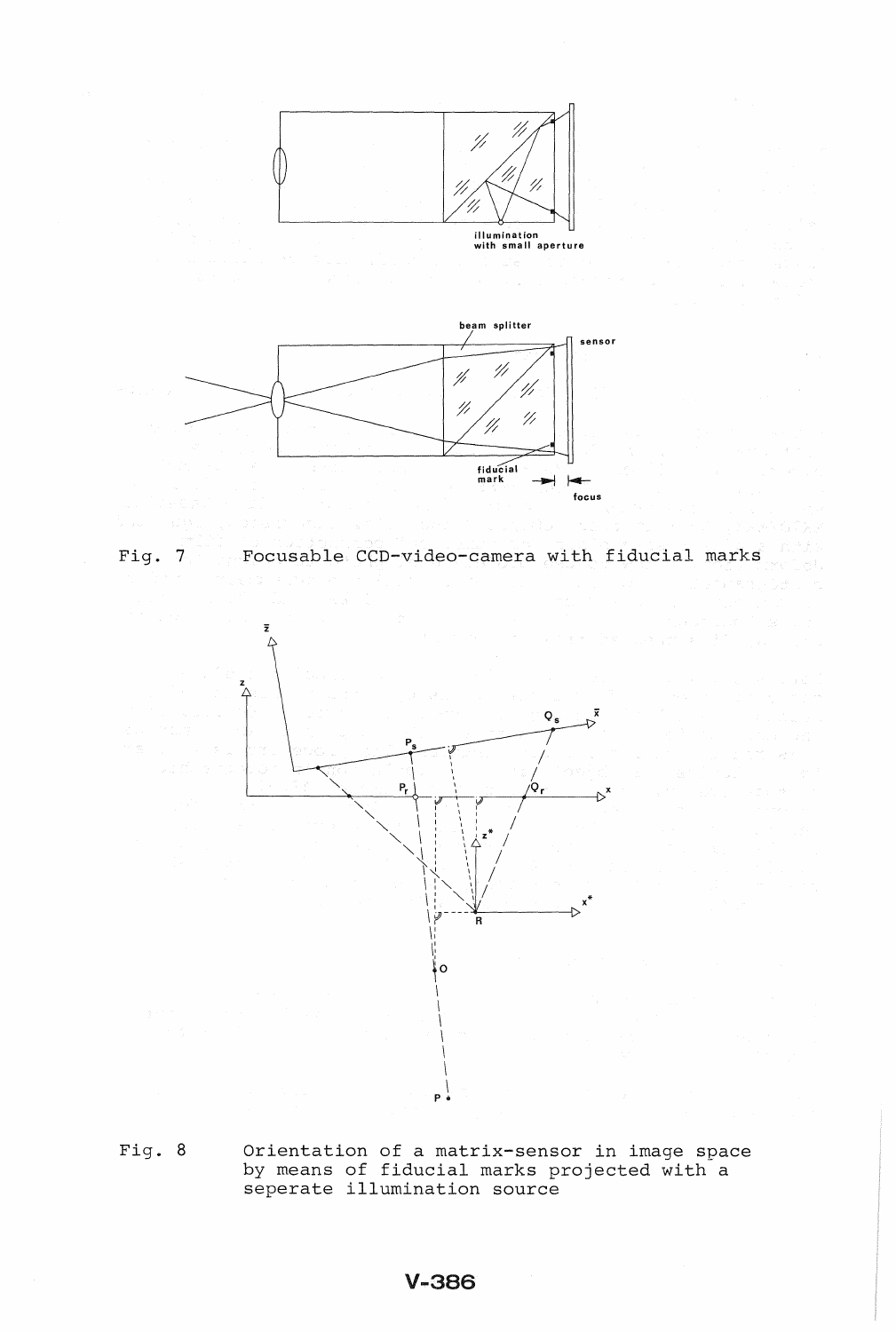designed in a suitable way, supported by additional geometric information in object space if necessary. A comprehensive description of typical schemes for camera calibration, simultaneously carried out within bundle adjustment, was presented by Wester-Ebbinghaus (1988 a).

By means of simultaneous camera calibration the photogrammetric net can be restituted in the best possible way, making use of the measured image information independent from instrumentally defined, pre-determined parameters.

3. CCD-matrix-sensors in the photogrammetric recording system

### 3.1. Metric CCD-video-camera

CCD-matrix-sensors in principle are suitable for photogrammetric applications. The solid state surface offers the geometric preconditions for the recording of digital images on-site, which allow photogrammetric restitution on-line.

The image transfer of conventional television technique however provides digital images with considerable geometric deformations, mainly the so called line-jitter (Beyer 1988), affine deviation between the x- and y-coordinates and shift of the image reference system. While line-jitter can be corrected electronically by means of external synchronisation, (Wester-Ebbinghaus 1988 b), affine deformation and shifting of the image reference system can be adjusted photogrammetrically, by projecting fiducial marks onto the sensor (fig. 7).

Using a special illumination with small aperture, the fiducial marks are projected with great depth of sharpness. Therefore the camera can be focused for every single object point, shifting the sensor perpendicularly to the fiducial plane; by reprojecting the individually focused images into the by reprojecting the individually focased images filed the fiducial plane by means of the fiducial marks, all the recorded object points are finally defined in the same image plane with constant image space parameters.

The perspective relation between the fiducial illumination source and the fiducial marks can not be considered to correspond exactly to the perspective relations between the centre of the object recording and the fiducial marks. Therefore the orientation and the reprojection of the images has to be carried out in seperated steps, distinguishing between the centre of fiducial projection and the centre of object recording.

In fig. 8 0 is the projection centre of the object recording and R the illumination source for the fiducial projection. Equations 4 describe the coordinates of the fiducial mark  $Q_r$ in the fiducial plane x,y as a function of the coordinates of the projected fiducial mark  $Q_S$  in the sensor system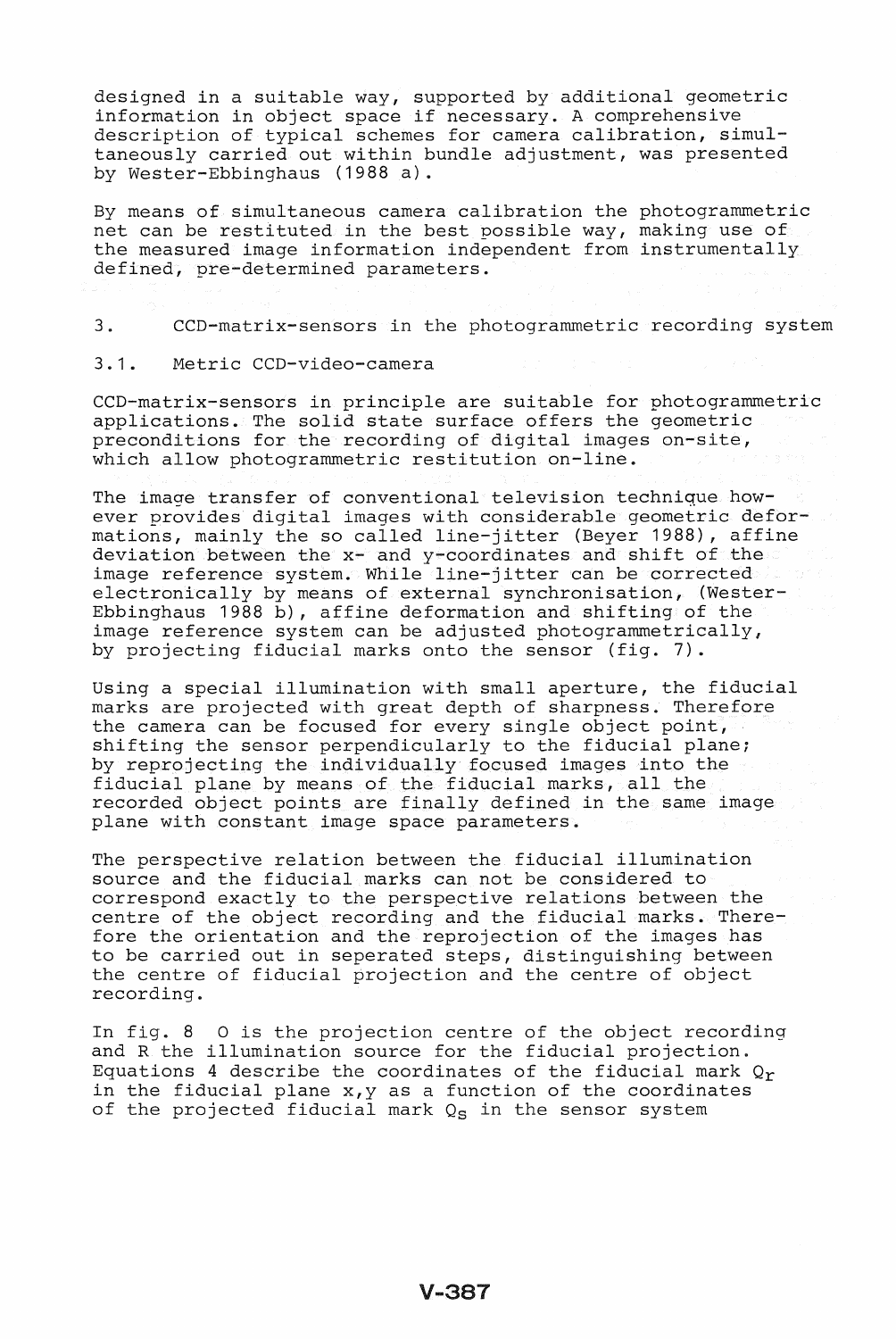$\overline{x}, \overline{y}, \overline{z}$ , the orientation parameters of  $x^*, y^*, z^*$  in the sensor system  $\overline{x}, \overline{y}, \overline{z}$  and the coordinates of R in the fiducial system  $x, y, z$ . By means of equations 4 the orientation of  $x^*$ ,  $y^*$ ,  $z^*$  in  $\overline{x}$ ,  $\overline{y}$ ,  $\overline{z}$  can be determined using at least four fiducial marks.

By means of the equations 5 the image point  $P_S$  in the sensor system  $\overline{x}, \overline{y}, \overline{z}$  is transferred to P<sub>r</sub> in the fiducial plane  $x, y$ : after P<sub>S</sub> is transformed from  $\overline{x}, \overline{y}, \overline{z}$  into  $x^*$ ,  $y^*$ ,  $z^*$  by means of the orientation parameters of  $x^*$ ,  $y^*$ ,  $z^*$  in  $\overline{x}$ ,  $\overline{y}$ ,  $\overline{z}$ , determined by the equations 4,  $x^*$ ,  $y^*$ ,  $z^*$  is translated from R to O in order  $\frac{1}{2}$  and equations  $\frac{1}{2}$ ,  $\frac{1}{2}$ ,  $\frac{1}{2}$  for extending the Pr with respect to 0, using the coordinates of 0 in the fiducial system x,y,z.

### 3.2 Reseau-scanning-camera

A réseau-scanning-camera allows high resolution digital object recording by means of sequentially recorded large scale partial images, shifting an matrix-sensor in the image plane of a photogrammetric camera. The orientation of the partial images in the image space of the camera is realized optic-numerically by means of a réseau plate in the image plane (Luhmann and Wester-Ebbinghaus 1987, Riechmann 1988).

The focusing, the orientation and the projection of CCD-images, described in chapter 3.1, can be applied to réseau-scanning as well, using the four points of the réseau meshes as fiducial marks for the partial images concerned.

### Conclusions

The paper tried to point out some aspects of the state-of-the art in analytical non-topographic photogrammetry, basic formulations which are already used in operational systems as well as recent developments for systems to be realized in the near future.

Electronic matrix-sensors, providing digital images on-site, offer exciting new applications for non-topographic photogrammetry, but they need special analytical solutions in order to use these new potentials consequently.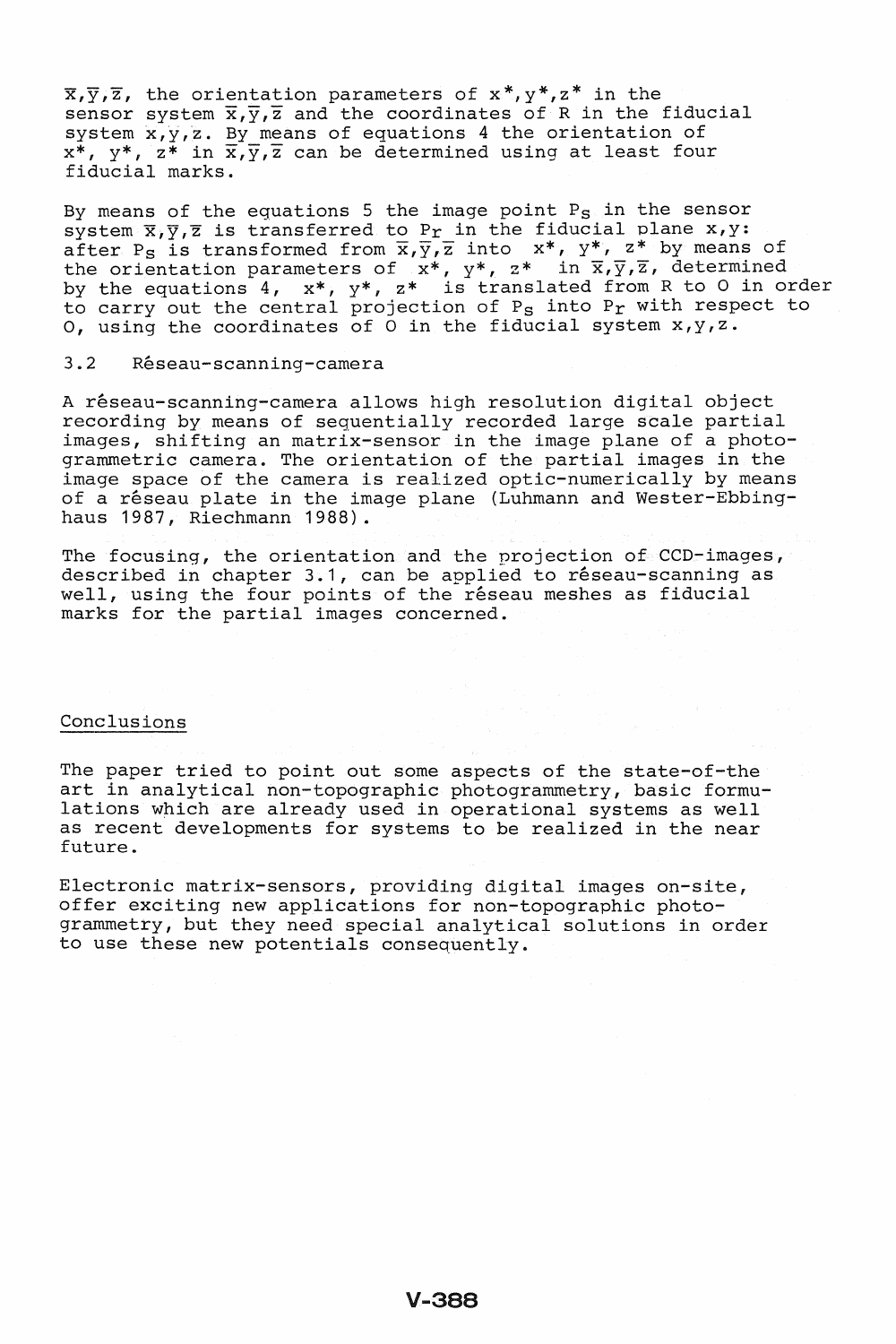$$
\begin{bmatrix}\nx^* \\
y^* \\
z^*\n\end{bmatrix} = D(\omega, \varphi, x) \cdot \begin{bmatrix}\nx - x_0 \\
y - y_0 \\
z - z_0\n\end{bmatrix}
$$
\n
$$
\begin{bmatrix}\nx \\
x^*\n\end{bmatrix} = \frac{-c_k}{z^*} \cdot \begin{bmatrix}\nx^* \\
y^*\n\end{bmatrix} + \begin{bmatrix}\nx_+ + dx_+ \\
y_+ + dy_+ \end{bmatrix}
$$
\n(1)

$$
\begin{bmatrix} x^* \\ x^* \\ z^* \end{bmatrix} = D(\omega, \varphi, x) \cdot \begin{bmatrix} x - x_0 \\ y - x_0 \\ z - z_0 \end{bmatrix}
$$

 $(2)$ 

$$
r_h^* = \arctan \frac{x^*}{y^*}
$$
  $r_v^* = \arctan \frac{z^*}{\sqrt{x^* - x^*}}$ 

$$
\begin{bmatrix} \begin{matrix} * \\ x_{Q_{S}} \\ y_{Q_{S}} \\ z_{Q_{S}} \end{matrix} \end{bmatrix} = D(\omega, \varphi, \kappa, \cdot) \begin{matrix} \overline{x}_{Q_{S}} - \overline{x}_{R} \\ \overline{y}_{Q_{S}} - \overline{y}_{R} \\ - \overline{z}_{R} \end{matrix}
$$

 $(4)$ 

$$
\begin{bmatrix} x_{Q_{r}} \\ y_{Q_{r}} \end{bmatrix} = \frac{z_{R}}{z_{Q_{s}}^{*}} \qquad \begin{bmatrix} x_{Q_{s}}^{*} \\ y_{Q_{s}}^{*} \end{bmatrix} + \begin{bmatrix} x_{R} \\ y_{R} \end{bmatrix}
$$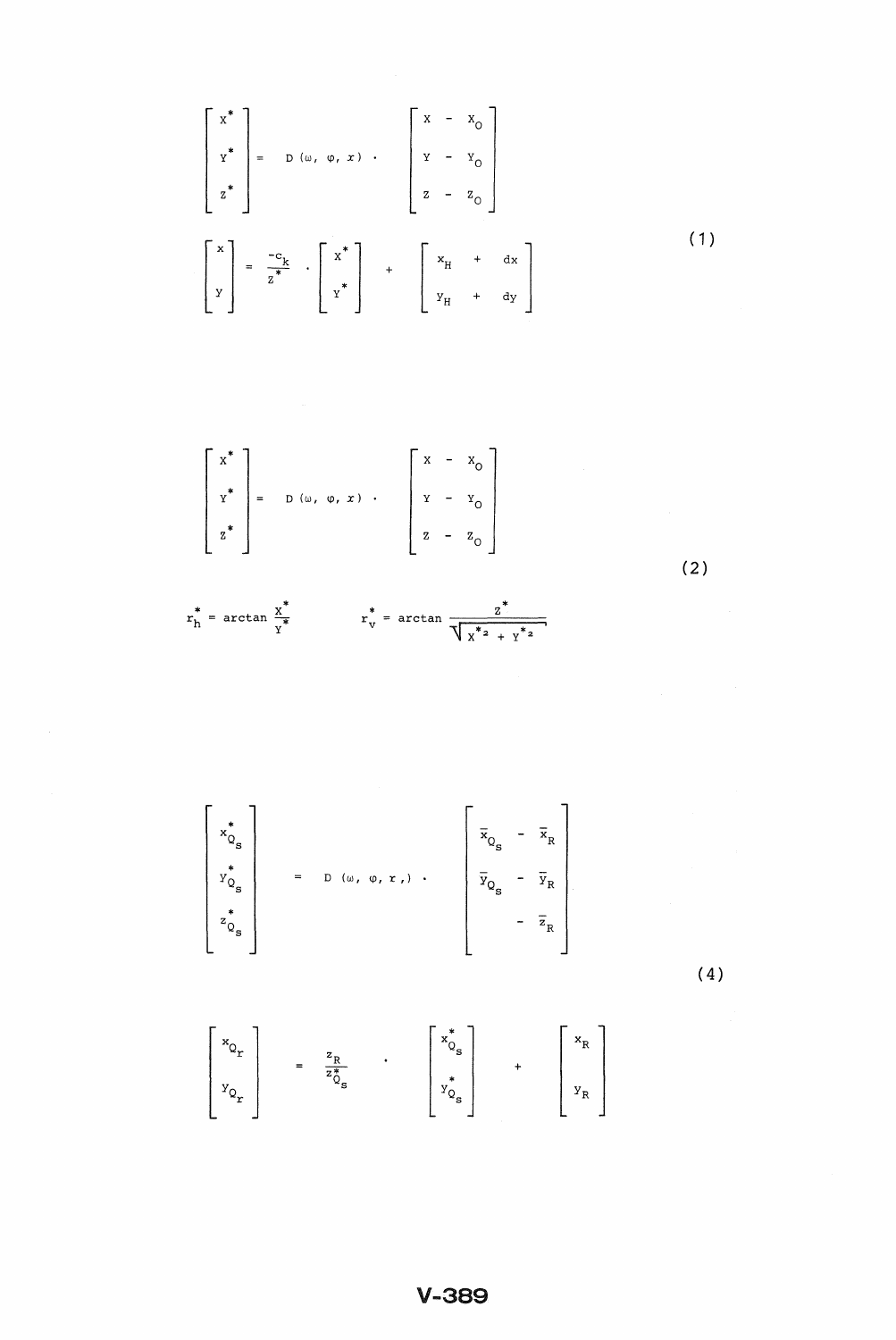$$
\begin{bmatrix}\n\begin{bmatrix}\n\begin{bmatrix}\n\begin{bmatrix}\n\begin{bmatrix}\n\begin{bmatrix}\n\begin{bmatrix}\n\begin{bmatrix}\n\begin{bmatrix}\n\begin{bmatrix}\n\begin{bmatrix}\n\begin{bmatrix}\n\begin{bmatrix}\n\begin{bmatrix}\n\begin{bmatrix}\n\begin{bmatrix}\n\begin{bmatrix}\n\begin{bmatrix}\n\begin{bmatrix}\n\begin{bmatrix}\n\begin{bmatrix}\n\begin{bmatrix}\n\begin{bmatrix\n\end{bmatrix}\n\end{bmatrix}\n\end{bmatrix}\n\end{bmatrix}\n\end{bmatrix}\n\end{bmatrix}\n\end{bmatrix}\n\end{bmatrix}\n\begin{bmatrix}\n\begin{bmatrix}\n\begin{bmatrix}\n\begin{bmatrix}\n\begin{bmatrix}\n\begin{bmatrix}\n\begin{bmatrix}\n\begin{bmatrix}\n\begin{bmatrix}\n\begin{bmatrix}\n\begin{bmatrix}\n\begin{bmatrix}\n\begin{bmatrix}\n\begin{bmatrix}\n\begin{bmatrix}\n\begin{bmatrix}\n\begin{bmatrix}\n\begin{bmatrix}\n\begin{bmatrix}\n\begin{bmatrix}\n\begin{bmatrix}\n\begin{bmatrix}\n\begin{bmatrix}\n\begin{bmatrix}\n\begin{bmatrix}\n\begin{bmatrix}\n\begin{bmatrix}\n\begin{bmatrix}\n\begin{bmatrix}\n\begin{bmatrix}\n\begin{bmatrix}\n\begin{bmatrix}\n\begin{bmatrix}\n\begin{bmatrix}\n\begin{bmatrix}\n\begin{bmatrix}\n\begin{bmatrix}\n\begin{bmatrix}\n\begin{bmatrix}\n\begin{bmatrix}\n\begin{bmatrix}\n\begin{bmatrix}\n\begin{bmatrix}\n\begin{bmatrix}\n\begin{bmatrix}\n\begin{bmatrix}\n\begin{bmatrix}\n\begin{bmatrix}\n\begin{bmatrix}\n\begin{bmatrix}\n\begin{bmatrix}\n\begin{bmatrix}\n\begin{bmatrix}\n\begin{bmatrix}\n\begin{bmatrix}\n\begin{bmatrix}\n\begin{bmatrix}\n\begin{bmatrix}\n\begin{bmatrix}\n\begin{bmatrix}\n\begin{bmatrix}\n\begin{bmatrix}\n\begin{bmatrix}\n\begin{bmatrix}\n\begin{bmatrix}\n\begin{bmatrix}\n\begin{bmatrix}\n\begin{bmatrix}\n\begin{bmatrix}\n\begin{bmatrix}\n\begin{bmatrix}\n\begin{bmatrix}\n\begin{bmatrix}\n\begin{bmatrix}\n\end{bmatrix}\\\n\end{bmatrix}\n\end{bmatrix}\n\end{
$$

$$
\begin{bmatrix} x_{\text{T}}^{*} \\ x_{\text{T}}^{*} \\ x_{\text{T}}^{*} \\ z_{\text{T}}^{*} \end{bmatrix} = D (\omega, \varphi, x) \quad . \quad \begin{bmatrix} x_{1} - x_{0} \\ x_{2} - x_{0} \\ x_{3} - x_{0} \end{bmatrix}
$$

$$
\begin{bmatrix}\n\widetilde{x} \\
\widetilde{y} \\
\widetilde{z}\n\end{bmatrix} = D (r_h^* + dr_h^*, r_v^* + dr_v^*) \cdot \begin{bmatrix}\nx_f^* \\
x_T^* \\
x_T^* \\
x_T^*\n\end{bmatrix}
$$

$$
\begin{bmatrix} x_{K}^{*} \\ y_{K}^{*} \\ z_{K}^{*} \end{bmatrix} = D (\omega_{0}, \varphi_{0}, x_{0}) \cdot \begin{bmatrix} \widetilde{X} & r_{X_{0}^{*}} \\ \widetilde{Y} & + r_{Y_{0}^{*}} \\ \widetilde{Z} & r_{Z_{0}^{*}} \end{bmatrix}
$$

$$
\left[\begin{array}{ccc} x & & & -c_k \\ y & & & z_K^* \end{array}\right] \cdot \left[\begin{array}{c} x_K^* \\ x_K^* \end{array}\right] + \left[\begin{array}{ccc} x_H & + & dx \\ y_H & & + dy \end{array}\right]
$$

 $\hat{f}(3)$ 

**V-390**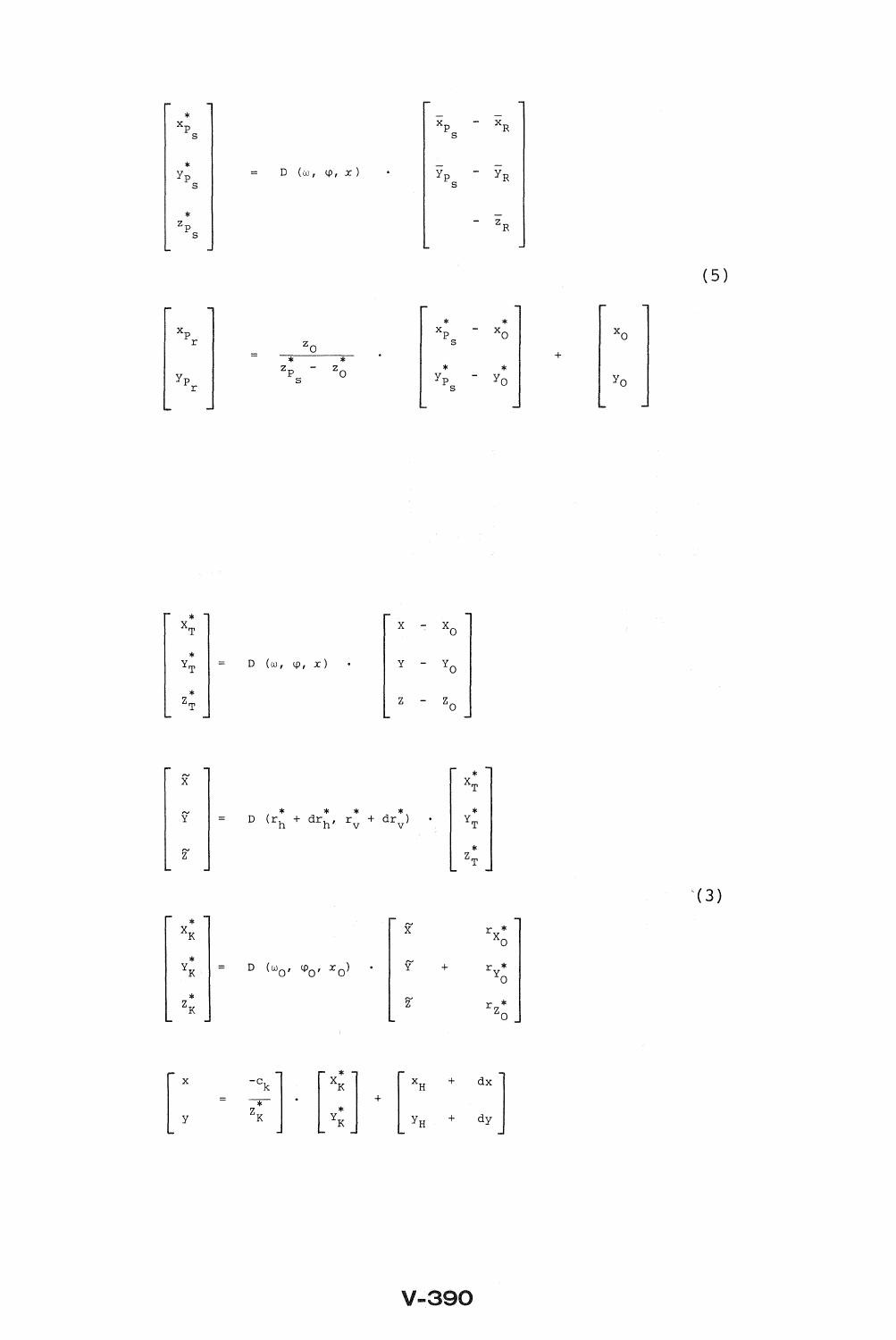- Beyer, H.A., 1987: Some Aspects of the Geometric Calibration of CCD-cameras. ISPRS Conference "Fast Processing of Photogrammetric Data", Interlaken.
- Ebner, H., 1983: Berücksichtigung der lokalen Geländeform bei der Hoheninterpolation mit finiten Elementen. Bildmessung und Luftbildwesen 47.
- Elmiger, A., Meyer, U., 1981: Zur Bestimmung und Berücksichtigung der Stehachsschiefe bei der Richtungsmessung. Photogrammetrie und Kulturtechnik 6.
- EI-Hakim, S.F., 1982: The General Bundle Adjustment Triangulation (GEBAT) System. NRC Canada, Publication P-PR53.
- Hell, G., 1979: Terrestrische Bildtriangulation mit Berücksichtigung zusatzlicher Beobachtungen. Deutsche Geodätische Kommission, Reihe C, Nr. 252.
- Fraser, C., Brown, D.C., 1986: Industrial Photogrammetry- New Developments and Recent Applications. The Photogrammetric Record 12.
- Fritsch, D., 1986: Photogrammetry as a Tool for Detecting Recent Crustal Movements. Photogrammetria.
- Gottwald, R., Berner, W., 1987: Electronic Theodolite -Sensor Systems for Real-Time-Photogrammetry ? ISPRS Conference "Fast Processing of Photogrammetric Data", Interlaken.
- Hinsken, L., 1987: Algorithmen zur Beschaffung von Näherungswerten flir die Orientierung von beliebig im Raum angeordneten Strahlenbündeln. Deutsche Geodätische Kommission, Reihe C, Nr. 333~
- Hinsken, L., 1988: A Singularity Free Algorithm for Spatial Orientation of Bundles. ISPRS Congress Kyoto, Commission V.
- Karger, H., Krauss, K., 1976: Gemeinsame Ausgleichung photogrammetrischer, geodätischer und fiktiver Beobachtungen. ISPRS Congress Helsinki, Commission V.
- Koch, K.R., 1987: Parameterschatzung und Hypothesentests in linearen Modellen, Dümmler Verlag, Bonn.
- Kotowski, R., 1984: Zur Réseaukorrektur von systematischen Bildfehlern. Bildmessung und Luftbildwesen 52.
- Kotowski, R., 1987: Zur Berlicksichtigung lichtbrechender Flächen im Strahlenbündel. Deutsche Geodätische Kommission, Reihe C, Nr. 330.
- Kotowski, R., 1988: Phototriangulation in Multi-Media-Photogrammetry. ISPRS Congress Kyoto, Commission V.